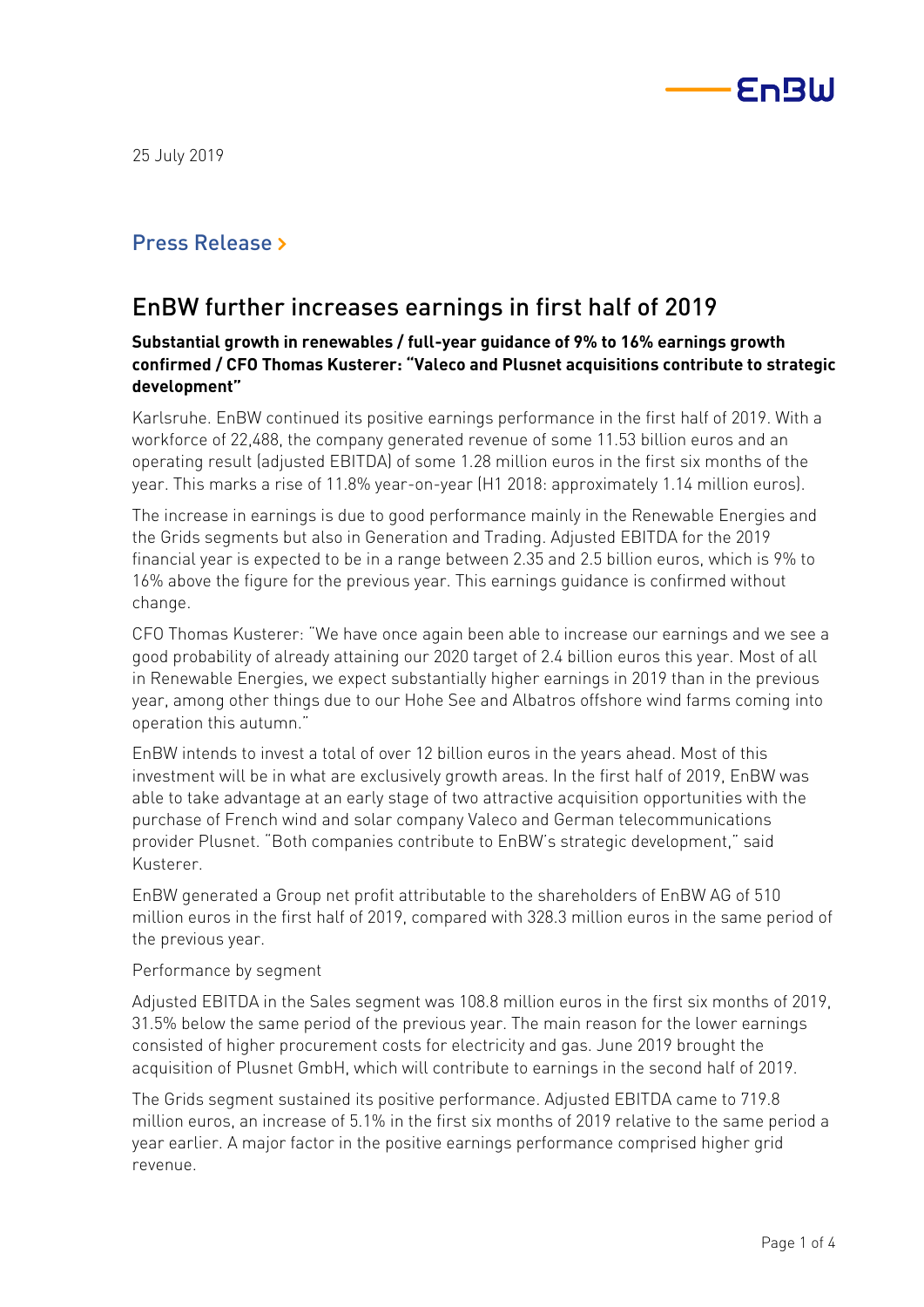

Adjusted EBITDA in the Renewable Energies segment rose substantially to 204.9 million euros in the first six months of 2019. This represents 24.3% growth on the previous year. The improvement is due to earnings contributions from the onshore wind farms acquired in Sweden at the end of 2018 and to the overall improvement in wind conditions at wind farms in Germany, both onshore and offshore. A further increase in earnings will follow as the Hohe See and Albatros North Sea wind farms gradually go into operation in the second half of the year and with the earnings contribution from the Valeco Group.

Adjusted EBITDA in the Generation and Trading segment was 261.2 million euros. This represents 87.4% earnings growth compared with the same period a year earlier. The main cause of the substantial increase is the year-on-year rise in forward prices for electricity on the wholesale markets. Additionally, Unit 2 of the Philippsburg nuclear power plant (KKP2) has not yet undergone its annual inspection this year, whereas the 2018 inspection already took place in the second quarter. This resulted in larger generation output at lower cost in the first half of 2019 – something that will even out over the remaining course of the year.

The EnBW Group's investment, at 1.53 billion euros, was significantly higher than in the first six months of the previous year (approximately 574 million euros). This mainly relates to the acquisition of wind and solar company Valeco and the acquisition of Plusnet GmbH. Both companies are in line with EnBW's strategic direction.

Further investment went into the EnBW Hohe See and EnBW Albatros construction projects. Completion of these first two North Sea wind farms is progressing well, and the first turbines are already feeding electricity into the grid. The two wind farms together comprise the largest offshore wind farm project currently under construction in Germany.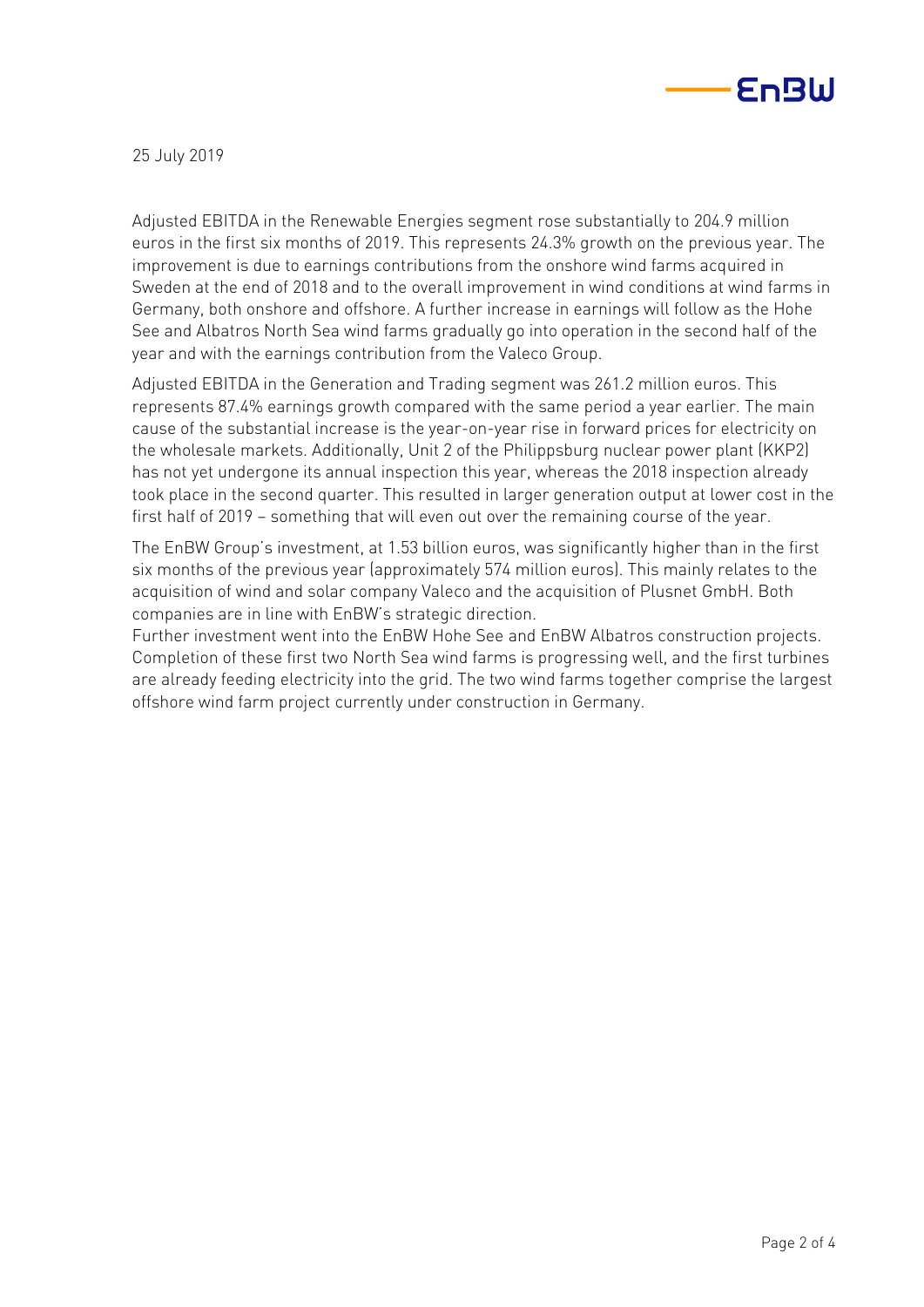

### Performance Indicators of the EnBW Group

#### Financial and strategic performance indicators

| in $\epsilon$ million                                                                                    | $01/01 -$<br>30/06/2019 | $01/01 -$<br>30/06/2018 | Change<br>in $%$ | $01/01 -$<br>31/12/2018 |
|----------------------------------------------------------------------------------------------------------|-------------------------|-------------------------|------------------|-------------------------|
| External revenue <sup>1</sup>                                                                            | 11,529.0                | 10,073.0                | 14.5             | 20,617.5                |
| Adjusted EBITDA                                                                                          | 1,276.0                 | 1,141.0                 | 11.8             | 2,157.5                 |
| Share of adjusted EBITDA accounted for by Sales in $\epsilon$ million/in % <sup>1</sup>                  | 108.8 / 8.5             | 158.9/14.0              | $-31.5/-$        | 268.4/12.4              |
| Share of adjusted EBITDA accounted for by Grids in $\epsilon$ million/in %                               | 719.8 / 56.4            | 684.9/60.0              | $5.1/-$          | 1,176.9/54.5            |
| Share of adjusted EBITDA accounted for by Renewable Energies in € million/in %                           | 204.9 / 16.1            | 164.8/14.4              | $24.3/-$         | 297.7/13.8              |
| Share of adjusted EBITDA accounted for by Generation and Trading in $\epsilon$ million/in % <sup>1</sup> | 261.2 / 20.5            | 139.4/12.2              | $87.4/-$         | 430.8/20.0              |
| Share of adjusted EBITDA accounted for by Other/Consolidation in € million/in %                          | $-18.7/-1.5$            | $-7.0/-0.6$             | $-/-$            | $-16.3/-0.7$            |
| EBITDA                                                                                                   | 1,071.1                 | 1,184.7                 | $-9.6$           | 2,089.6                 |
| Adjusted EBIT                                                                                            | 572.3                   | 549.4                   | 4.2              | 957.5                   |
| <b>EBIT</b>                                                                                              | 365.7                   | 586.8                   | $-37.7$          | 875.8                   |
| Adjusted Group net profit <sup>2</sup>                                                                   | 510.0                   | 328.3                   | 55.3             | 438.3                   |
| Group net profit <sup>2</sup>                                                                            | 286.2                   | 346.2                   | $-17.3$          | 334.2                   |
| Earnings per share from Group net profit <sup>2</sup> in $\epsilon$                                      | 1.06                    | 1.28                    | $-17.3$          | 1.23                    |
| Retained cash flow                                                                                       | 514.0                   | 333.5                   | 54.1             | 999.1                   |
| Total investments                                                                                        | 1,528.6                 | 574.3                   |                  | 1,769.9                 |

#### Non-financial performance indicators <sup>3</sup>

|                                            | $01/01 -$<br>30/06/2019 | $01/01 -$<br>30/06/2018 | Change<br>in $%$ | $01/01 -$<br>31/12/2018 |
|--------------------------------------------|-------------------------|-------------------------|------------------|-------------------------|
| Customers goal dimension                   |                         |                         |                  |                         |
| Customer Satisfaction Index for EnBW/Yello | 116/161                 | 130/150                 | $-10.8/7.3$      | 120/152                 |
| SAIDI (electricity) in min./year           |                         | 8                       |                  | 17                      |
| <b>Employees goal dimension</b>            |                         |                         |                  |                         |
| LTIF <sup>4</sup>                          | 2.1                     | 2.5                     | $-16.0$          | 2.3                     |

#### Employees 5, 6

|                       | 30/06/2019 | 30/06/2018 | Change in % | 31/12/2018 |
|-----------------------|------------|------------|-------------|------------|
| Employees             | 22,488     | 21.397     | 5.1         | 21,775     |
| Full-time equivalents | 21,086     | 19.999     | 5.4         | 20,379     |

1 The figures for the previous year have been restated.<br>2 In relation to the profit/loss attributable to the shareh

In relation to the profit/loss attributable to the shareholders of EnBW AG.

3 The values for the key performance indicators Reputation Index, Employee Commitment Index (ECI), "Installed output of renewable energies (RE) in GW and the share of the

generation capacity accounted for by RE in %" and CO2 intensity will be exclusively collected at the end of the year.<br>4 Variations in the group of consolidated companies (consideration of all employees at those companies c

5 Number of employees excluding apprentices/trainees and inactive employees.

6 The number of employees for the ITOs (ONTRAS Gastransport GmbH, terranets bw GmbH and TransnetBW GmbH) is only updated at the end of the year; for intervals of less than a year, the number of employees from 31/12/2018 is carried forward.